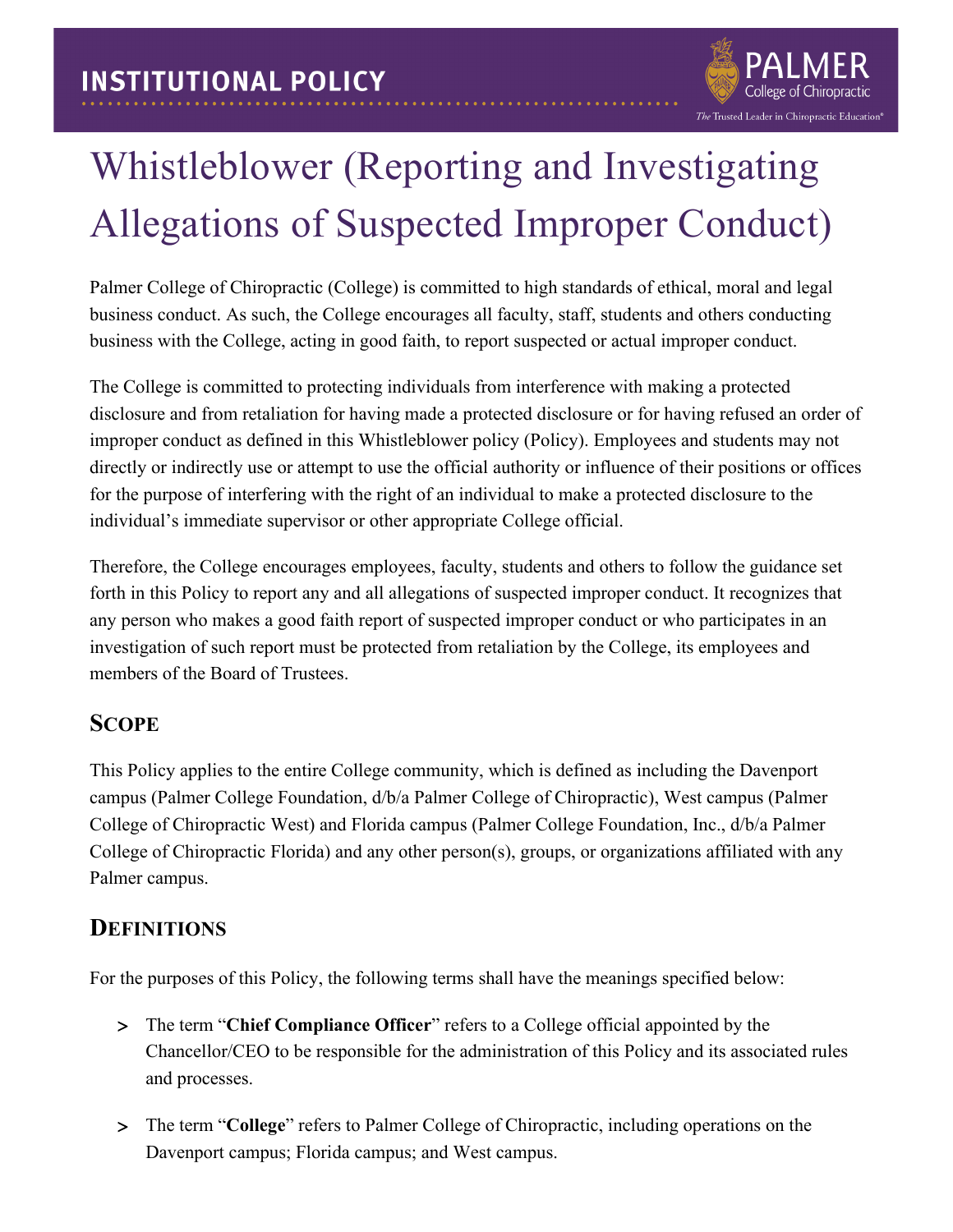- > The term "**College official**" includes any person employed by the College performing assigned administrative or professional responsibilities.
- > The term "**College resources**" shall include, but not be limited to, the following whether owned by or under management or control of the College:
	- **1.** Cash and other assets, tangible or intangible, real or personal property;
	- **2.** Receivables and other rights or claims against third parties;
	- **3.** Intellectual property rights;
	- **4.** Facilities and the rights to use College facilities;
	- **5.** Palmer College of Chiropractic's name, associated symbols, logos, or service marks; and
	- **6.** College records including student records.
- > The term "**improper conduct**" refers to any action or activity by a student during the course of enrollment as a student or any action or activity by an employee in the performance of the employee's duties or with the appearance or representation that it is undertaken in the performance of duties, whether or not the action or activity is within the scope of employment, and that:
	- **1.** Violates any federal or state law or regulation, including, but not limited to, corruption, malfeasance, bribery, theft, fraudulent claims, fraud, coercion, conversion;
	- **2.** Misuses or misappropriates College property; fails to perform a duty; or intentionally violates College policies, rules, procedures, or regulations;
	- **3.** Is economically wasteful or involves gross misconduct, incompetence or inefficiency or creates for the College potential exposure to liability and financial irregularities;
	- **4.** Suggests that the action or activity is a result of a criminal act;
	- **5.** Significantly threatens the health or safety of members of the College community;
	- **6.** Is scientific misconduct;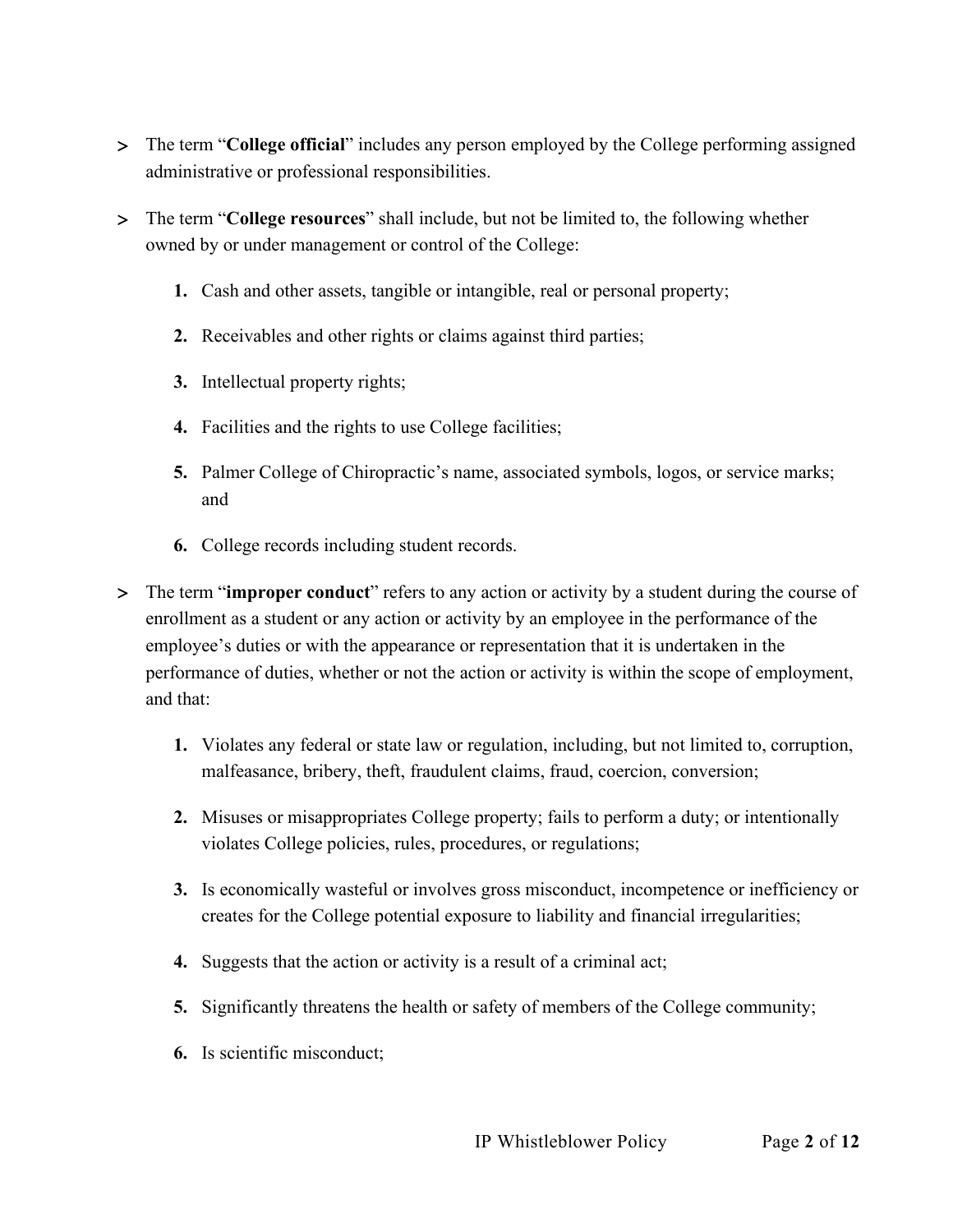- **7.** Is an unauthorized invasion, alteration or manipulation of records and computer files in pursuit of a benefit or advantage;
- **8.** Interferes with a College investigation conducted in accordance with this policy, including the withholding, destruction or tampering with evidence or any effort to influence, coerce, intimidate, or retaliate against Whistleblowers or witnesses; or
- **9.** Is determined by the Chief Compliance Officer to be detrimental to the best interest of the College.
- > The term "**investigation subject**" refers to a person who is the focus of an investigation.
- > The term "**investigator**" refers to any person authorized by the College to conduct fact finding and analysis of allegations of improper conduct.
- > The term "**protected disclosure**" is any report, communication or disclosure that may evidence improper conduct, if made in good faith for the purpose of correcting the conduct or while participating in an investigation of improper conduct.
- > The term "**student**" includes all persons enrolled at the College, both full-time and part-time, pursuing undergraduate, graduate or professional studies. Persons who are not officially enrolled for a particular term but who have a continuing relationship with the College are considered "students."
- > The term "**whistleblower**" refers to any person making a "protected disclosure". The Whistleblower is a reporting party, not an investigator, fact finder or one who determines corrective or remedial action.

## **INTENT OF POLICY**

This Policy is intended to protect any individual who engages in good faith disclosure to the College of suspected improper conduct. More specifically it:

- 1. Encourages individuals to disclose suspected improper conduct engaged in by others to the appropriate College official(s) so that prompt, corrective action can be taken by the College;
- 2. Informs individuals how allegations of improper conduct can be disclosed;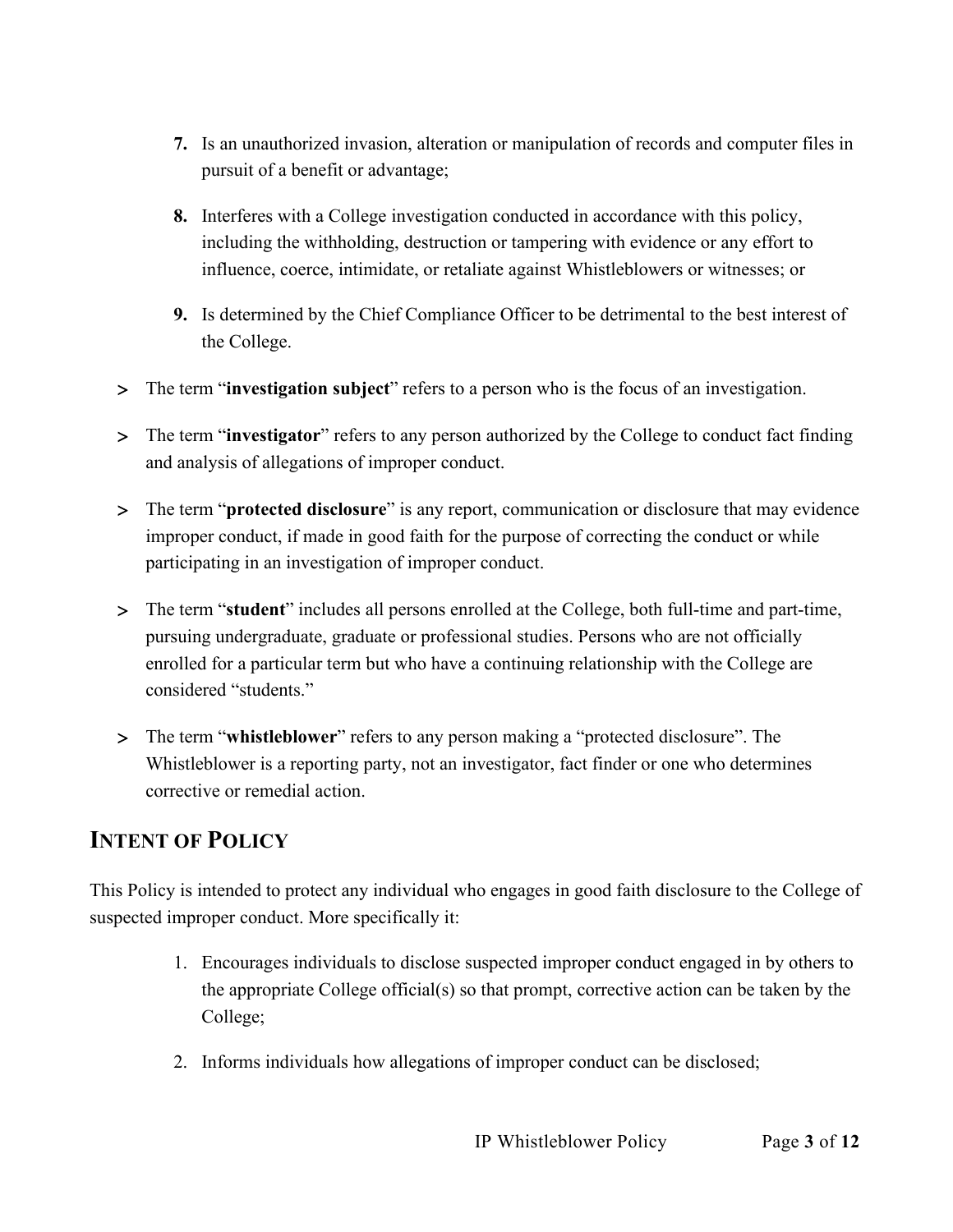- 3. Protects individuals from reprisal by adverse employment action or other retaliation as a result of having disclosed suspected improper conduct (individuals who self-report their own improper conduct are not afforded protection by this policy); and
- 4. Provides individuals who believe they have been subject to reprisal or false allegations a fair process to seek relief from such acts.

#### **ADMINISTRATIVE RULES**

## **Reporting Allegations of Suspected Improper Conduct**

#### **PREPARING A REPORT**

The College encourages reports of allegations of improper conduct to be made in writing, so that there is a clear understanding of the issues raised. Oral reports may be made. Reports should focus on facts, and avoid speculation and drawing conclusions. Such reports shall include as much specific information as possible, which will facilitate the evaluation of the nature, extent and urgency of preliminary investigative procedures.

#### **FILING A REPORT**

- **1.** Employees of the College should report allegations of improper conduct to a College official whom the reporting person may reasonably expect to have either responsibility over the affected area or the authority to review the alleged improper conduct on behalf of the College. Reports may also be made to the Chief Compliance Officer, Chancellor/CEO, Vice Chancellors, or campus Presidents.
- **2.** The College recommends that persons who are not employees of the College make reports to the Chief Compliance Officer. Such reports may be made to another College official whom the reporting person may reasonably expect to have either responsibility over the affected area or the authority to review the alleged improper conduct on behalf of the College.

#### **Reports to the Chief Compliance Officer**

The Chancellor/CEO, Vice Chancellors, Campus Presidents and any College officials who receive a report alleging improper conduct shall promptly report the matter to the Chief Compliance Officer. Such College officials must document an oral report with a written summary of the oral report.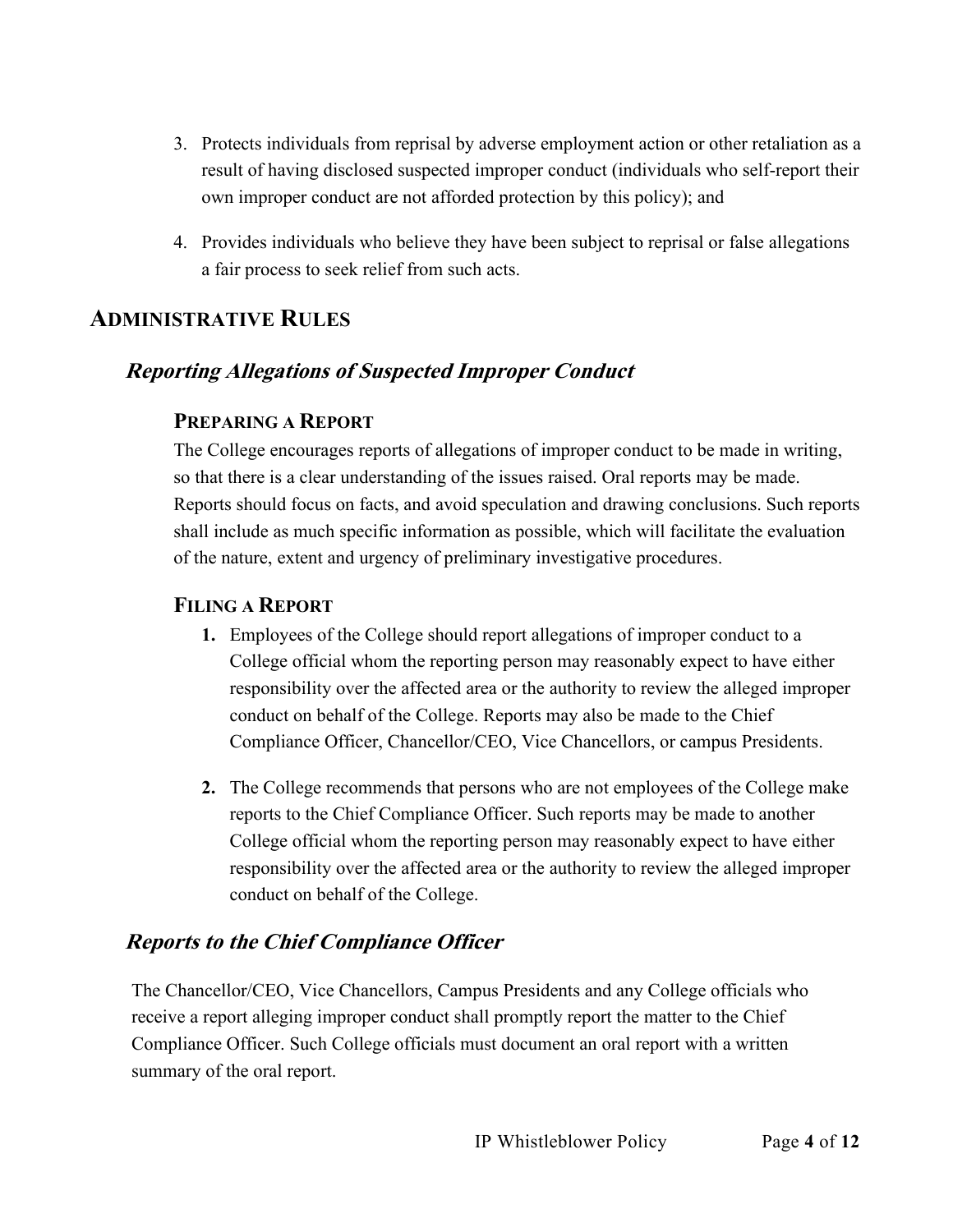The Chief Compliance Officer in consultation with the reporting College official shall determine which matters can be reviewed under the authority of the College official responsible over the affected area, under the authority of the Chief Compliance Officer or referred to the jurisdiction of another appropriate process recognized by the College.

## **Time Limits to Report**

The allegations of suspected improper conduct must be reported as soon as possible and no later than one (1) year after the event(s) giving rise to the allegation, unless there is good cause to explain the delay.

## **Reporting False Claims**

A whistleblower who makes a claim under this policy in bad faith, or knows or has reason to know that such claim is false or materially inaccurate, shall be subject to disciplinary action up to and including termination.

## **Reports to the Office of the Chancellor/CEO and Others**

- 1. The Chief Compliance Officer shall have principal responsibility for reporting to the Chancellor/CEO and administrators or, if circumstances warrant, to the Audit Committee of the Board of Trustees;
- 2. In some instances, a funding entity or regulatory agency may require a report of an allegation of improper conduct. The Chief Compliance Officer, in consultation with the administrators of the affected area, will determine the nature and timing of such communications;
- 3. Report allegations of suspected losses of money, securities or other property to the Treasurer. The Treasurer shall report such matters pursuant to the terms of any contracts with insurance or bonding companies.
- 4. In the event that any person with a reporting obligation believes that there is a conflict of interest on the part of the person to whom the allegations of suspected improper conduct are to be reported, the next higher level of authority shall receive the report.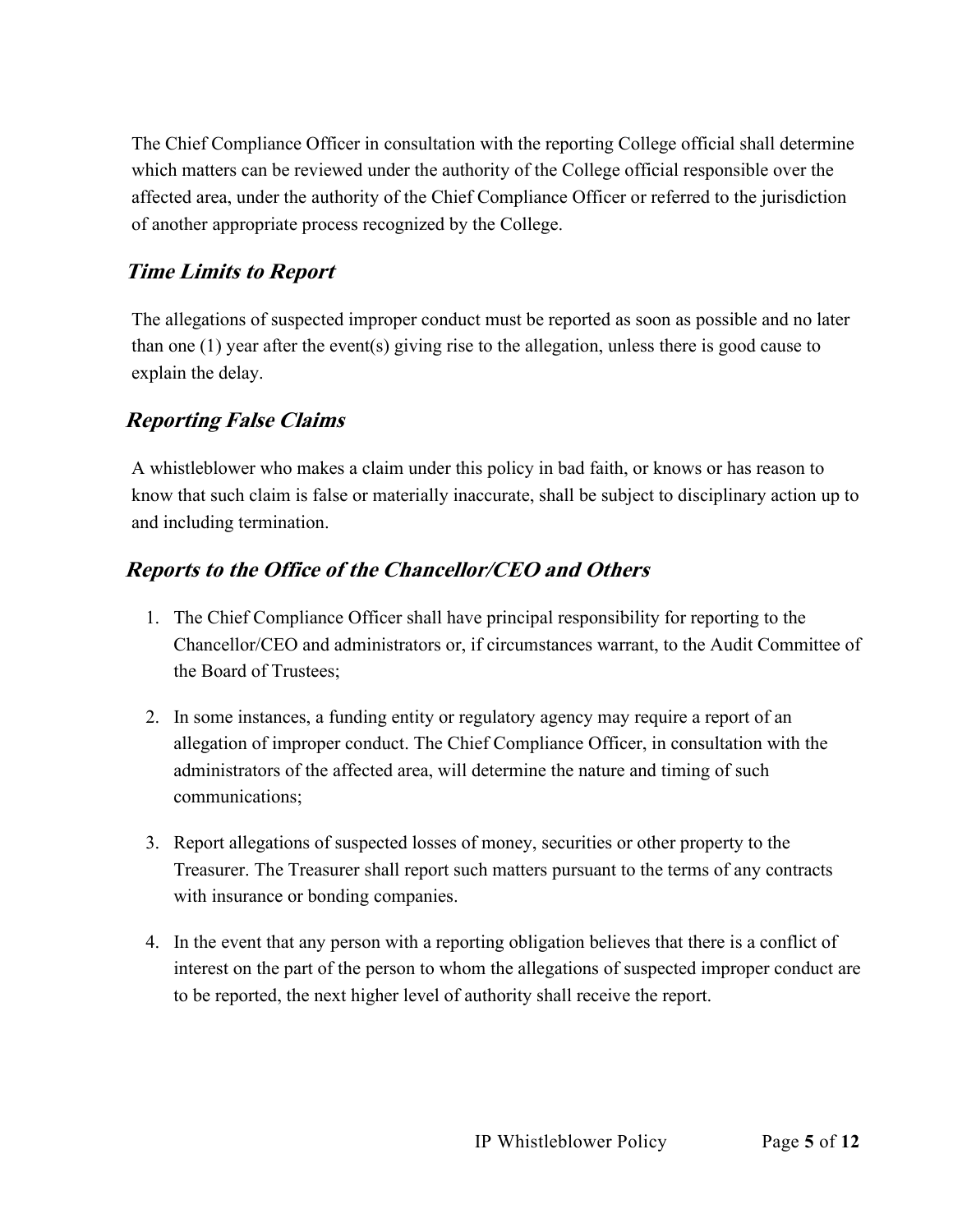## **Confidentiality**

- 1. Whistleblowers frequently make their reports in confidence. To the extent possible within limitations of law and policy, and the need to conduct a thorough investigation, confidentiality shall be maintained. Whistleblowers should be cautioned their identity may be known for reasons beyond the control of the investigators or College administrators. Whistleblowers should be prepared to be interviewed by investigators. If there is a selfdisclosure by the Whistleblower, the College is no longer obligated to maintain confidentiality.
- 2. The identity of the subject(s) of the investigation shall be maintained in confidence subject to the same limitations.

## **Anonymity**

Because of the inherent difficulty in investigating and resolving allegations from unidentified persons, the College discourages individuals from making anonymous complaints. However, should the College receive an anonymous complaint; the complaint will be reviewed by the College to determine, at its sole discretion, the appropriateness and/or feasibility of a response. An anonymous report must include sufficient corroborating evidence to justify initiating an investigation.

## **Protection Against Retaliation**

- **1.** Whistleblowers and others who make protected disclosures in good faith shall not be retaliated against in any manner, with the intent of adversely affecting the terms or conditions of employment/enrollment and shall be protected from such retaliation by the College. This protection from retaliation is not intended to prohibit supervisors, administrators or faculty from taking action, including disciplinary action, in the usual scope of their duties and based upon valid performance-related factors.
- **2.** Whistleblowers and others who believe they are the subject of prohibited retaliation shall promptly report such actions, in writing, to the Chief Compliance Officer.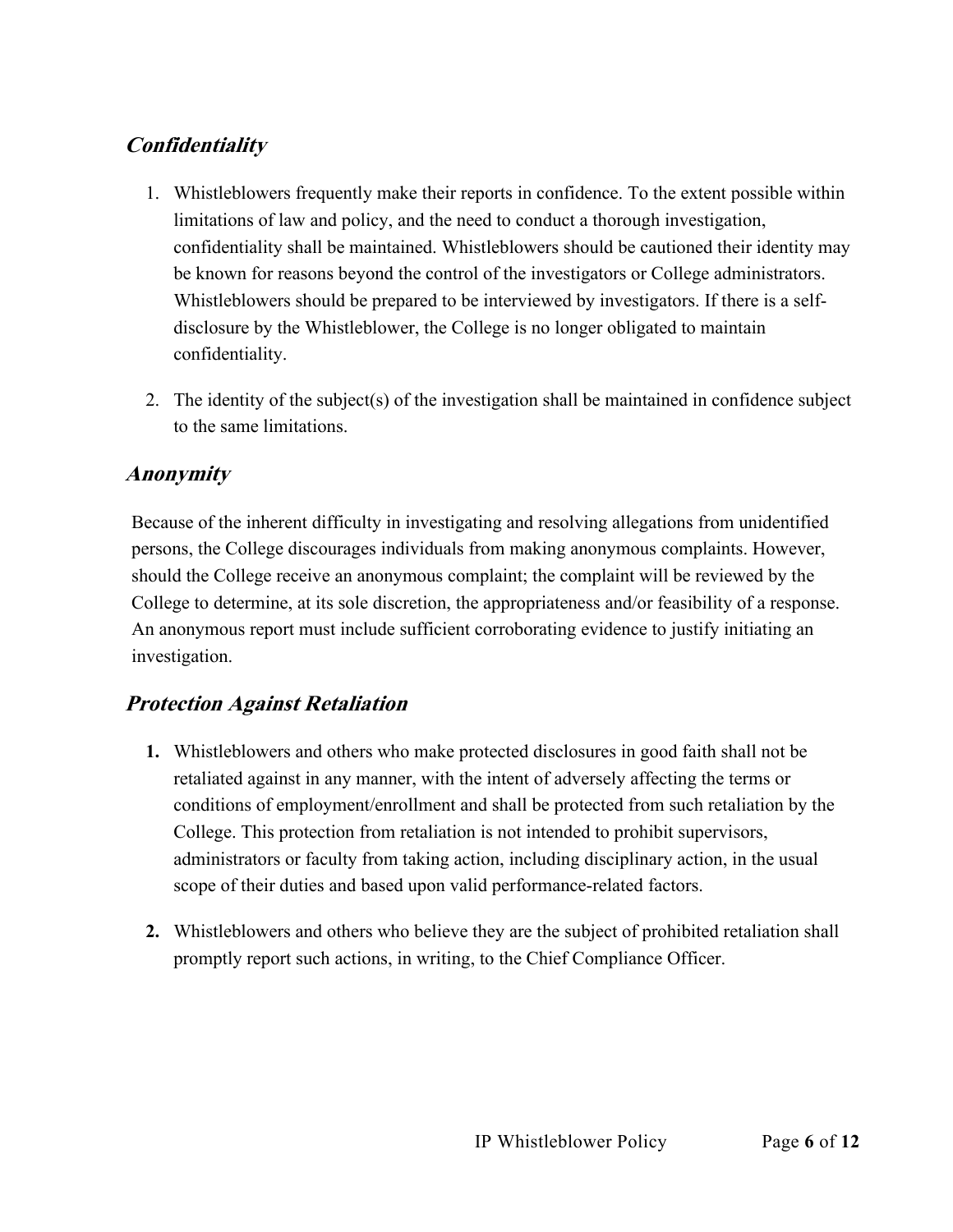## **Investigating Alleged Improper Conduct**

#### **DETERMINATION TO INVESTIGATE**

In all cases, the College shall exercise its discretion in determining when circumstances warrant investigation under this Policy and the appropriate investigative process to be utilized.

#### **APPOINTMENT OF INVESTIGATOR**

The Chief Compliance Officer may, on behalf of the College, appoint an internal and/or external party(ies) to conduct an investigation of allegations of misconduct.

#### **PERSONS AUTHORIZED TO CONDUCT INVESTIGATION**

No one other than the investigator(s) appointed by the College will be allowed to conduct an investigation on behalf of the College.

#### **INVESTIGATION DOCUMENTATION**

All documents produced by an internal investigation or outside party in the performance of services for the College shall be and shall remain the property of the College.

#### **RESPONSIBILITY TO PARTICIPATE IN INVESTIGATIONS**

All College employees and students have a duty to cooperate with investigations conducted under this Policy.

#### **ADMINISTRATIVE/INVESTIGATIVE LEAVE**

During an investigation an employee or student may be placed on administrative leave or investigative leave when it is determined that such a leave would serve the best interest of the employee, or the College or both, and the granting of such leave is consistent with applicable academic/personnel policies, collective bargaining agreements or handbooks.

#### **COORDINATION OF THE INVESTIGATION**

The Chief Compliance Officer shall coordinate the investigation and will either seek the assistance of the appropriate unit within the College to conduct the investigation or may solicit investigative services outside of the College. In addition, the Chief Compliance Officer shall:

1. Assure there is a fair and impartial investigation of allegations of improper conduct and that the outcome of the investigation will be based on the merits;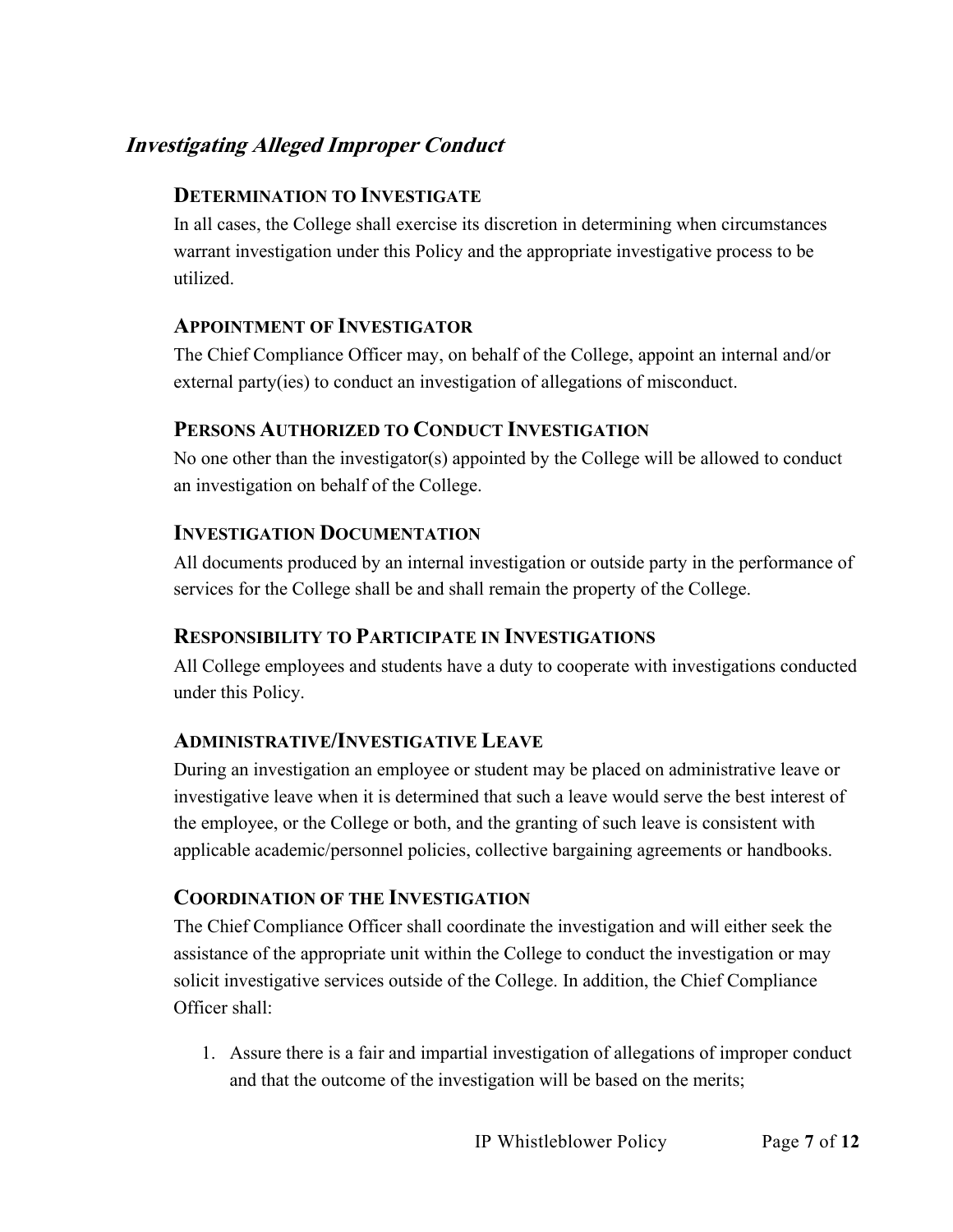- 2. Assure all appropriate reporting occurs to the Office of the Chancellor/CEO, funding and regulatory agencies, Whistleblowers, and others, as necessary;
- 3. Assure all appropriate administrators are apprised of the allegations, as necessary;
- 4. Assure appropriate resources and expertise are allocated in order to complete a timely, comprehensive and objective investigation;
- 5. Monitor the progress of the investigation; and
- 6. Coordinate and facilitate as an advisor in determining the corrective or remedial action to be taken. The appropriate College official shall determine the corrective and remedial action to be taken.

## **Roles, Rights and Responsibilities of Whistleblowers, Investigation Participants, Subjects and Investigators**

#### **WHISTLEBLOWERS**

- 1. Whistleblowers provide initial information related to a good faith belief that there is improper conduct.
- 2. Whistleblowers are reporting parties, not investigators.
- 3. Whistleblowers must be truthful and cooperative with the Chief Compliance Officer, investigators or others to whom they make a report of alleged improper conduct.
- 4. Whistleblowers have a right to be informed of the disposition of their protected disclosure.

#### **INVESTIGATION PARTICIPANTS**

- 1. Investigation participants have a duty to cooperate fully with the College Investigators.
- 2. Participants should not discuss or disclose the investigation or their testimony with including, without limitation, others who are reasonably likely to be investigation participants, as well as individuals not connected to the investigation. Under no circumstances shall a participant discuss with the investigation Subject or other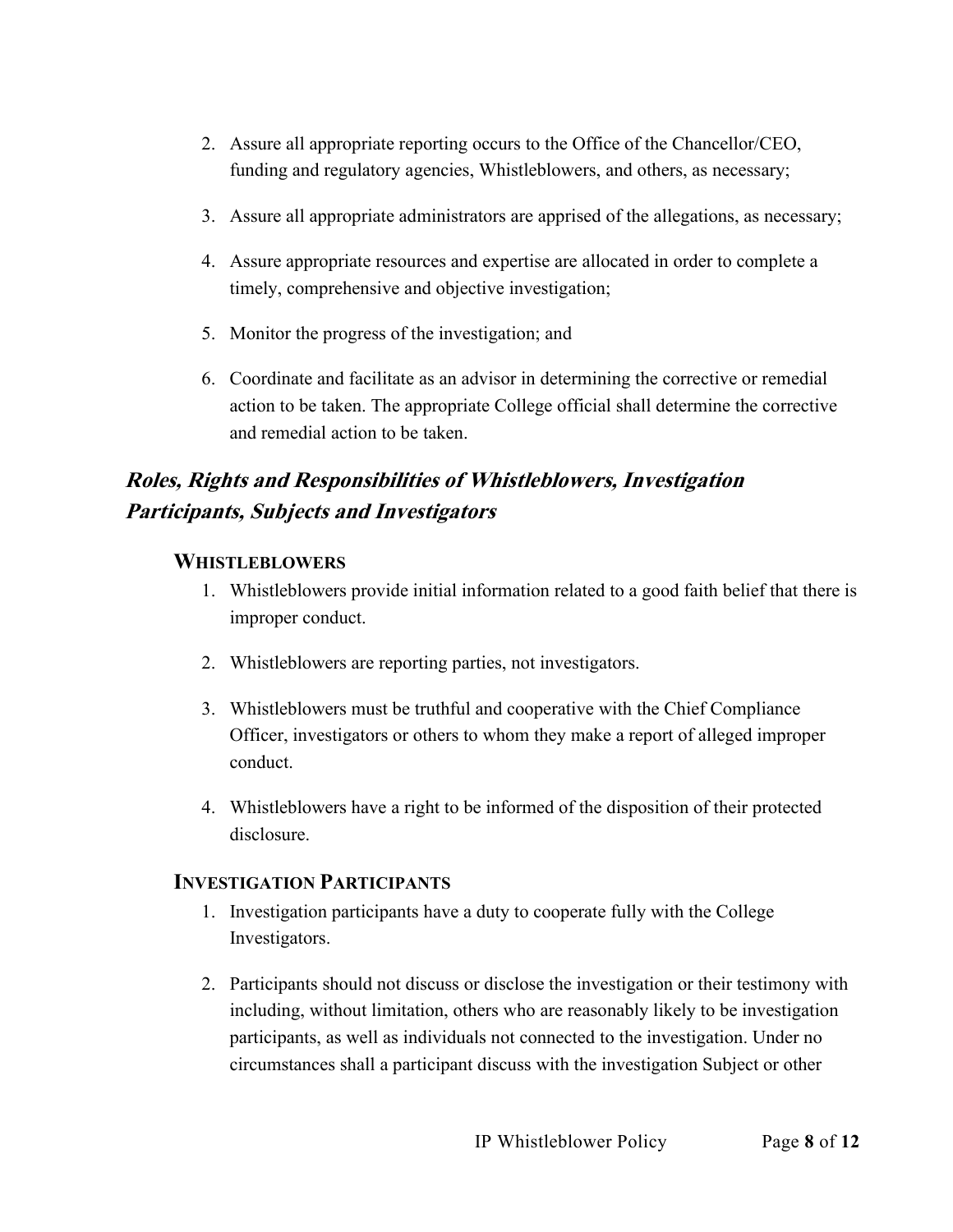witnesses the nature of the evidence requested or provided or the testimony given to the investigator unless agreed to by the investigator, in writing.

- 3. The participants' confidentiality will be maintained to the extent possible within the legitimate needs of law and the investigation.
- 4. Participants are entitled to protection from retaliation on account of their participation in an investigation to the extent that participants cooperate in a truthful, cooperative and candid manner.

#### **INVESTIGATION SUBJECTS**

- 1. Subjects should be informed of the allegations at the beginning of an investigation and have opportunities for input during the investigation.
- 2. Subjects shall cooperate with investigators to the extent their cooperation will not undermine protection against self-incrimination under federal or state law.
- 3. Subjects have the right to consult with person(s) of their choice, including an attorney at their own expense.
- 4. Subjects shall not interfere with an investigation. They shall not withhold, destroy or tamper with evidence or influence, coerce or intimidate witnesses.
- 5. The standard of evidence to sustain an allegation of Improper Conduct is a preponderance of the evidence.
- 6. Subjects shall be informed of the outcome of the investigation.
- 7. Any disciplinary or corrective action taken against a Subject resulting from an investigation under this Policy shall conform to the applicable collective bargaining agreement, handbooks and applicable academic/human resources policies.

#### **INVESTIGATORS**

- 1. Investigators derive their authority and access rights from the College.
- 2. Investigators shall be independent and unbiased.
- 3. An investigation shall be undertaken if preliminary consideration establishes that:
	- a. The allegation, if true constitutes improper conduct; and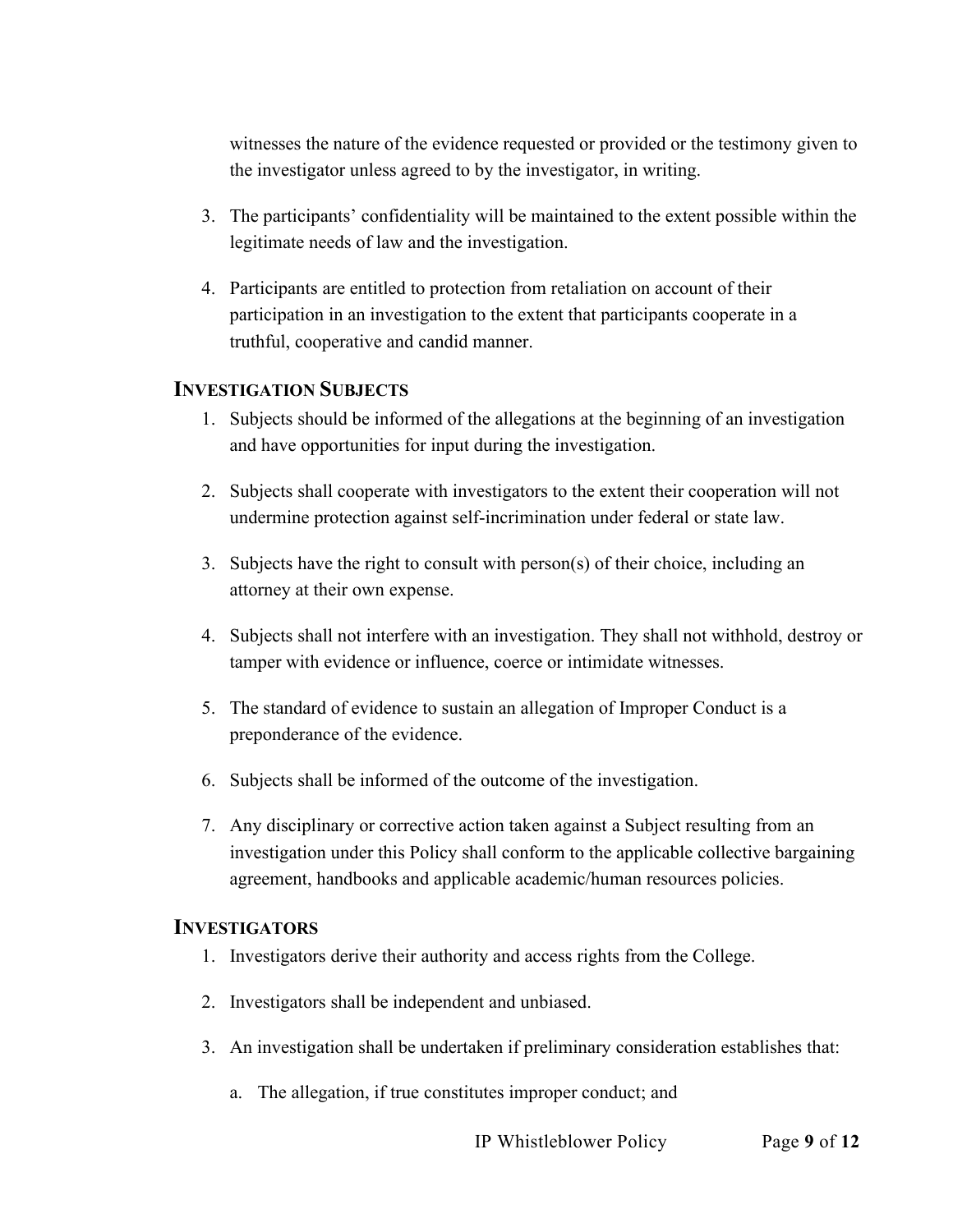- b. The allegation is accompanied by information specific enough to be investigated; or
- c. The allegation has or directly points to corroborating evidence capable of being pursued.

#### **Administration**

#### **OVERSIGHT OF AUDIT COMMITTEE**

The administration of this Policy is subject to the direct oversight of the Audit Committee of the Board of Trustees. The Audit committee shall receive regular reports of hotline calls, and the Chief Compliance Officer's responses to such calls.

#### **COORDINATION WITH EXISTING POLICIES, HANDBOOKS AND AGREEMENTS**

Allegations of improper conduct that may result in disciplinary action shall be processed in coordination with existing applicable policies, handbooks and collective bargaining agreements.

#### **ROLE OF THE CHIEF COMPLIANCE OFFICER**

The Chief Compliance Officer is a college official who:

- 1. Is appointed by the Board of Trustees;
- 2. Has independence within the College community and is knowledgeable concerning College Resources and procedures;
- 3. In performing their duties and responsibilities shall report directly to the audit Committee of the Board of Trustees;
- 4. Oversees the procedures set forth in this Policy and associated rules; and
- 5. Maintains the file of all original documents submitted involving the processing of allegations of improper conduct.

## **STANDARD INSTITUTIONAL POLICY PROVISIONS**

Institutional policies are supplemented by provisions that are applicable to all institutional policies. It is the responsibility of all employees and students to know and comply with these standards.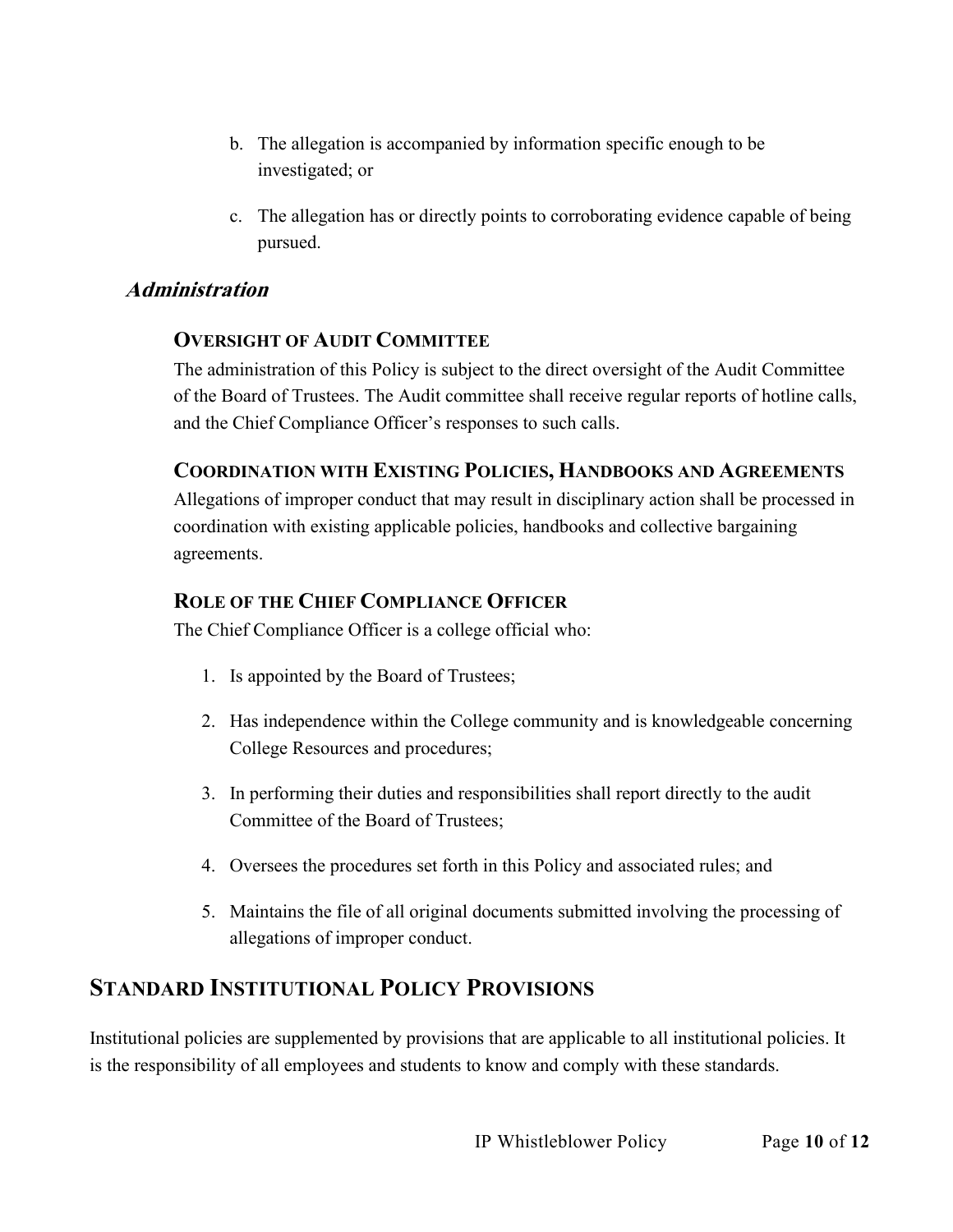> [Standard Provisions Applicable to All Institutional Policies](https://www.palmer.edu/getmedia/7a1240f1-0fb4-41e4-b543-50defa3da2a0/standard-provisions-applicable-to-all-institutional-policies.pdf)

## Additional Information

## **ASSOCIATED POLICIES, PROCESSES AND/OR PROCEDURES**

This Policy is supplemented below. It is the responsibility of all employees and students to know and comply with policies and procedures as supplemented.

## **POLICIES**

 $> N/A$ 

## **PROCESSES AND/OR PROCEDURES**

 $> N/A$ 

## **FORMS/INSTRUCTIONS**

The below referenced forms can be requested by contacting the Human Resources Office on the Palmer College of Chiropractic Campus the allegations have taken place at.

- > You *must* complete the Whistleblower Report Form to report allegations of suspected or actual improper conduct.
- > You *must* complete Whistleblower Protection Complaint Form if you believe you have been retaliated against for making a Whistleblower Report.

## **OTHER RELATED INFORMATION**

 $> N/A$ 

## **CONTACTS**

 $> N/A$ 

## **HISTORY**

Last Revised: .................................................................................................................. February 2, 2010